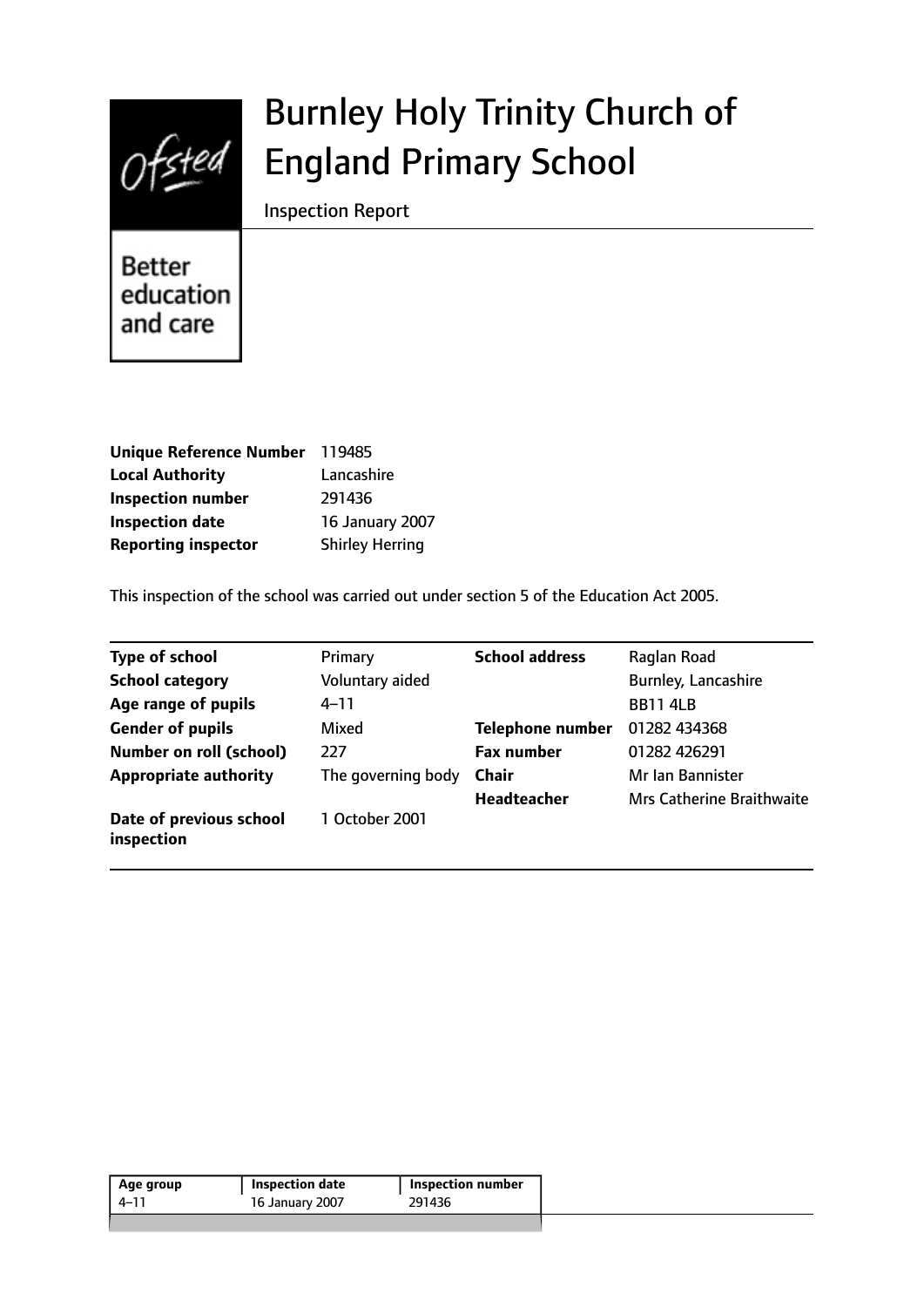© Crown copyright 2007

Website: www.ofsted.gov.uk

This document may be reproduced in whole or in part for non-commercial educational purposes, provided that the information quoted is reproduced without adaptation and the source and date of publication are stated.

Further copies of this report are obtainable from the school. Under the Education Act 2005, the school must provide a copy of this report free of charge to certain categories of people. A charge not exceeding the full cost of reproduction may be made for any other copies supplied.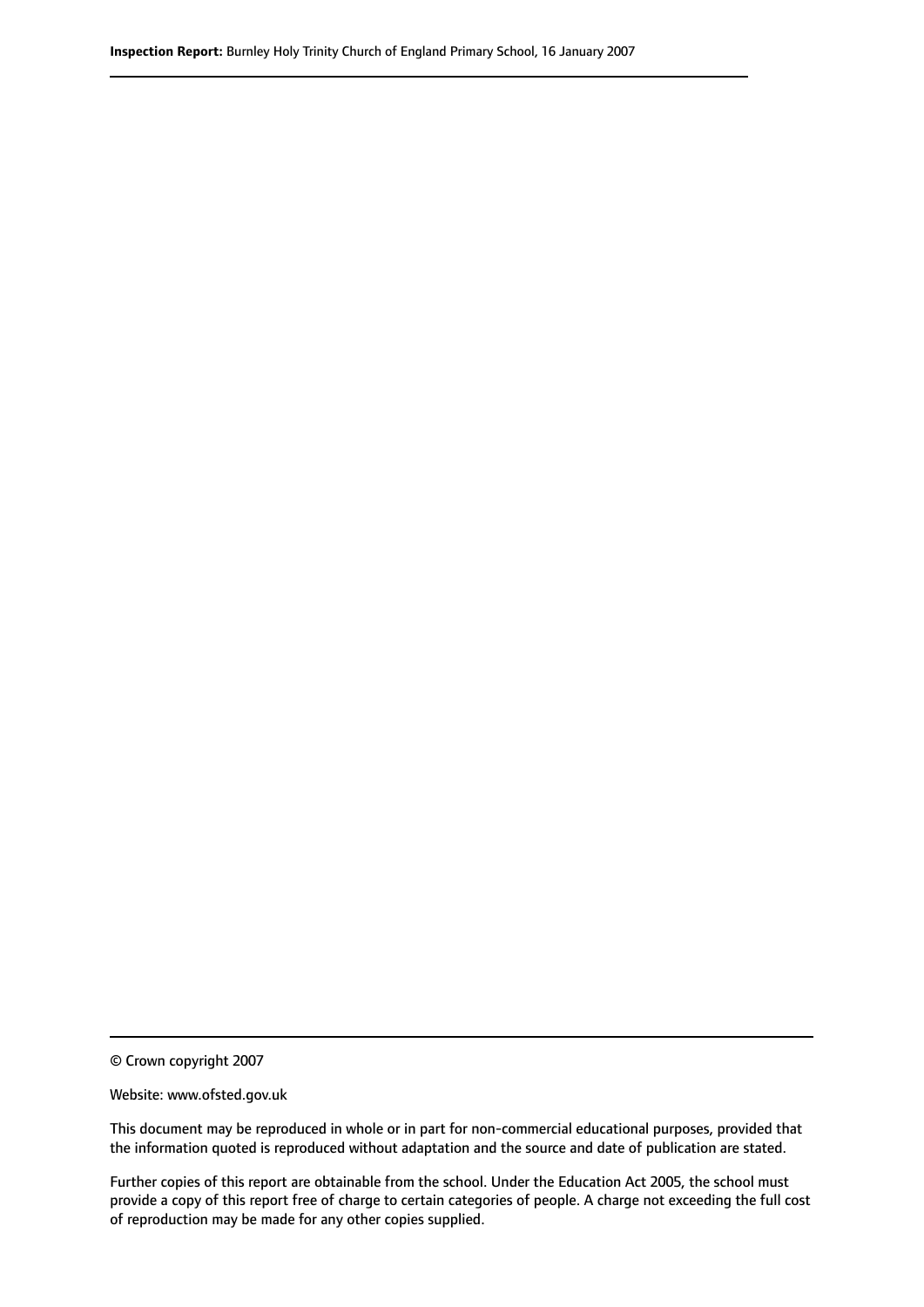# **Introduction**

The inspection was carried out by one Additional Inspector.

### **Description of the school**

Holy Trinity is an average size primary school serving an area of high social deprivation. The number of pupils on role has fallen slightly due to the reduction in the standard admission number as families are rehoused out of the area. The vast majority of pupils are from a White British background and there are a small number of pupils of Pakistani, Bangladeshi and Caribbean origin. The number of pupils with learning difficulties and disabilities is above average. There is a small number of pupils at an early stage of learning English and a small number of looked after children. The school has extensive links with the diocese, the parish, local colleges and other community organisations.

#### **Key for inspection grades**

| Grade 1 | Outstanding  |
|---------|--------------|
| Grade 2 | Good         |
| Grade 3 | Satisfactory |
| Grade 4 | Inadequate   |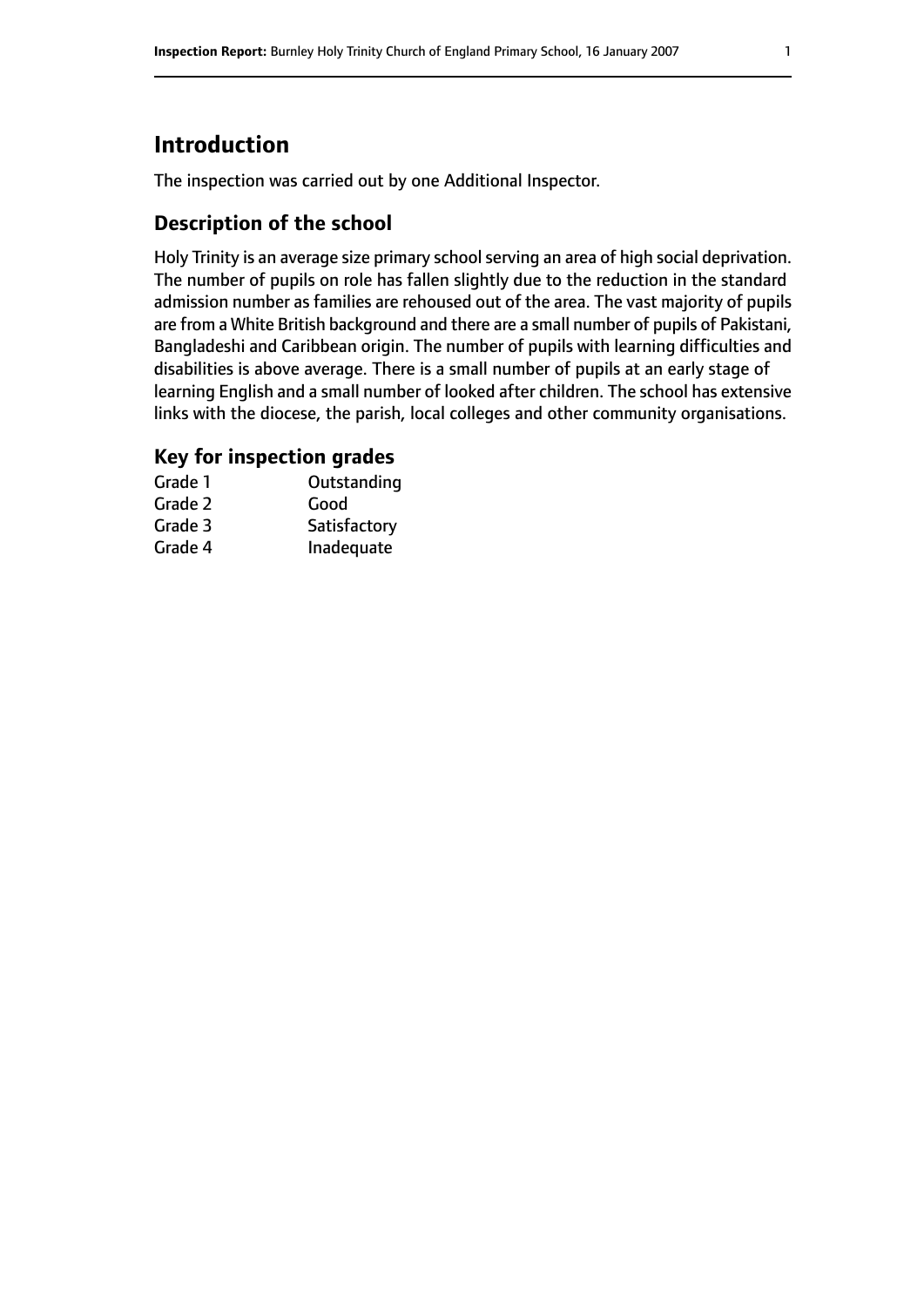# **Overall effectiveness of the school**

#### **Grade: 2**

Holy Trinity is a good school with some outstanding features. One parent described the school as 'a gem in a struggling area'.

The outstanding level of care and guidance reflects the school's strong Christian tradition and ensures that pupils feel safe and secure. The curriculum is stimulating. There is a good balance between the subjects and this helps pupils to enjoy school. Personal development is good. Pupils have a positive attitude to their work and behaviour is excellent throughout the school. They show a good understanding of the need for a healthy lifestyle as can be seen by the achievement of a national Healthy Schools award. Many pupils join in well with the extensive after school sporting activities. Pupils make an exceptional contribution to the community through fulfilling their responsibilities in school, such as belonging to the school council, in a mature and responsible way. They also participate extensively in church activities and in the wider community. Pupils play an active part in The Burnley Building Bridges Project, which brings the Moslem and Christian communities closer together. The success of these initiatives has been recognised in the achievement of the Race Equality Charter Mark. The good standards pupils achieve in key skills, their good attitudes to work and their ability to work together effectively and take responsibility is an excellent preparation for the future.

Achievement is good because good teaching and effective support from learning assistants help pupils to learn well. Children enter school with skills that are below what is usual for their age. They make good progress in the Foundation Stage because of high quality provision, and many reach the learning goals expected by the end of the Reception class. Progress is satisfactory in Key Stage 1 and standards are broadly average by the end of Year 2. Teaching is not consistently challenging to ensure that all pupils, particularly the higher attaining pupils, make enough progress in all lessons. Pupils make good progress in Key Stage 2. They achieve well because of consistently good teaching and effective assessment procedures that enable teachers to match work closely to pupils' needs. Results of national tests show that standards are above average by the time pupils leave school. The high level of support provided in the special learning groups leads to pupils with learning difficulties and/or disabilities making good progress and helps vulnerable pupils to settle, gain confidence and be fully involved in school.

Leadership and management are good. The strong leadership of the headteacher is the driving force behind the rigorous and accurate evaluation of the school's work. This has led to good improvement since the last inspection. The school has a clear picture of how to raise standards. For example, the investment of resourcesto establish special learning groups for pupils who need an extra boost has proved to be effective in raising achievement in Key Stage 2. Governance is good. Management is collaborative, including governors who are supportive and well informed. Subject leaders play a full role in setting priorities to raise standards. This team approach, combined with the school's accurate self-evaluation, show a good capacity to improve further.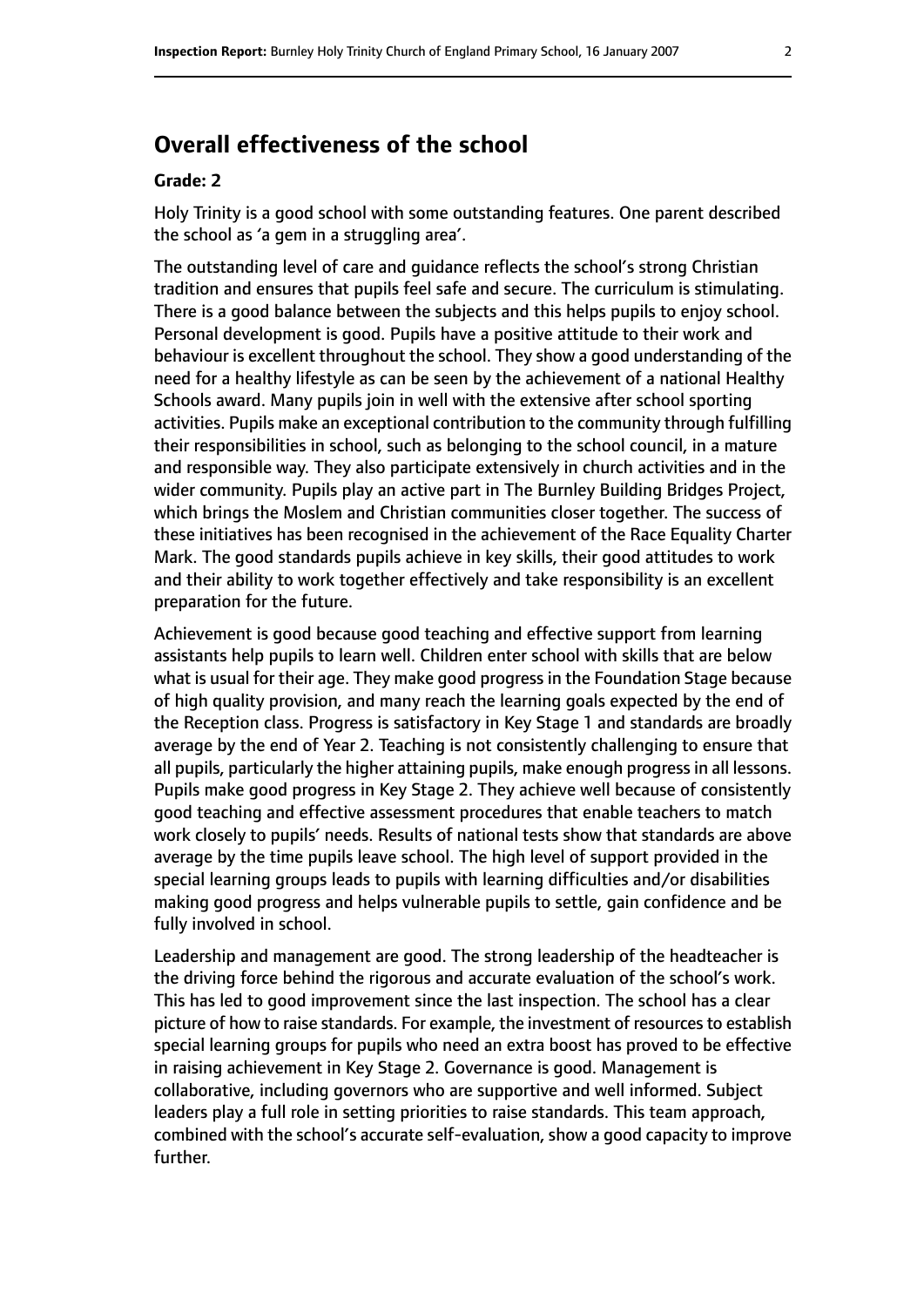#### **What the school should do to improve further**

• Increase pupils' progress in Key Stage 1.

# **Achievement and standards**

#### **Grade: 2**

Pupils' achievement is good. From a below average starting point, children make good progress in the Foundation Stage. Language and communication skills are poor when children start and well-structured teaching in the Reception year helps children to overcome these barriers and the majority reach the standard expected for their age.

Pupils make satisfactory progress in Key Stage 1. It improves in Year 2 where teaching is more challenging. Results of teacher assessments in Year 2 show standards are broadly average; although few pupils achieved the higher Level 3. The most recent results show some improvement. Progress is good in Key Stage 2 due to consistently good teaching and the high level of skilled support. Results of national tests in Year 6 show standards are above average and have been for the last four years.

There is no consistent difference between the achievement of boys and girls.

Pupils with learning difficulties and/or disabilities achieve well because they benefit from working in special learning groups where work and the pace of learning are well matched to their needs. These groups for pupils in Key Stage 2 have proved effective over some time. It is too soon to judge the effect of the more recent introduction into Key Stage 1, though the work seen during the inspection was encouraging. Pupils for whom English is an additional language and looked after pupils receive a good level of support and they achieve well.

# **Personal development and well-being**

#### **Grade: 2**

Personal development and well-being are good and attendance is satisfactory.

A high priority is placed on personal, social and emotional development in the Foundation Stage so children develop good attitudes to school from an early age.

Throughout the school, pupils say they enjoy their education. They understand the benefits of a healthy lifestyle, including healthy food and exercise. They feel safe in school and are confident that should anyone be unkind in the playground, the adult on duty would sort it out straight away. They also learn how to keep safe through visits from the Fire Brigade and the involvement with the Right Start Pedestrian Programme. Pupils' contribution to the community is outstanding. As well as fulfilling many responsibilities in school, pupils raise funds for charity and join in church and town celebrations. For example, the choir sang in the celebration of the twinning of Burnley with a town in France. Pupils also take part in special initiatives to link the Christian and Moslem communities. Pupils are very well prepared for future economic well-being because of the high standards they achieve in literacy and numeracy, their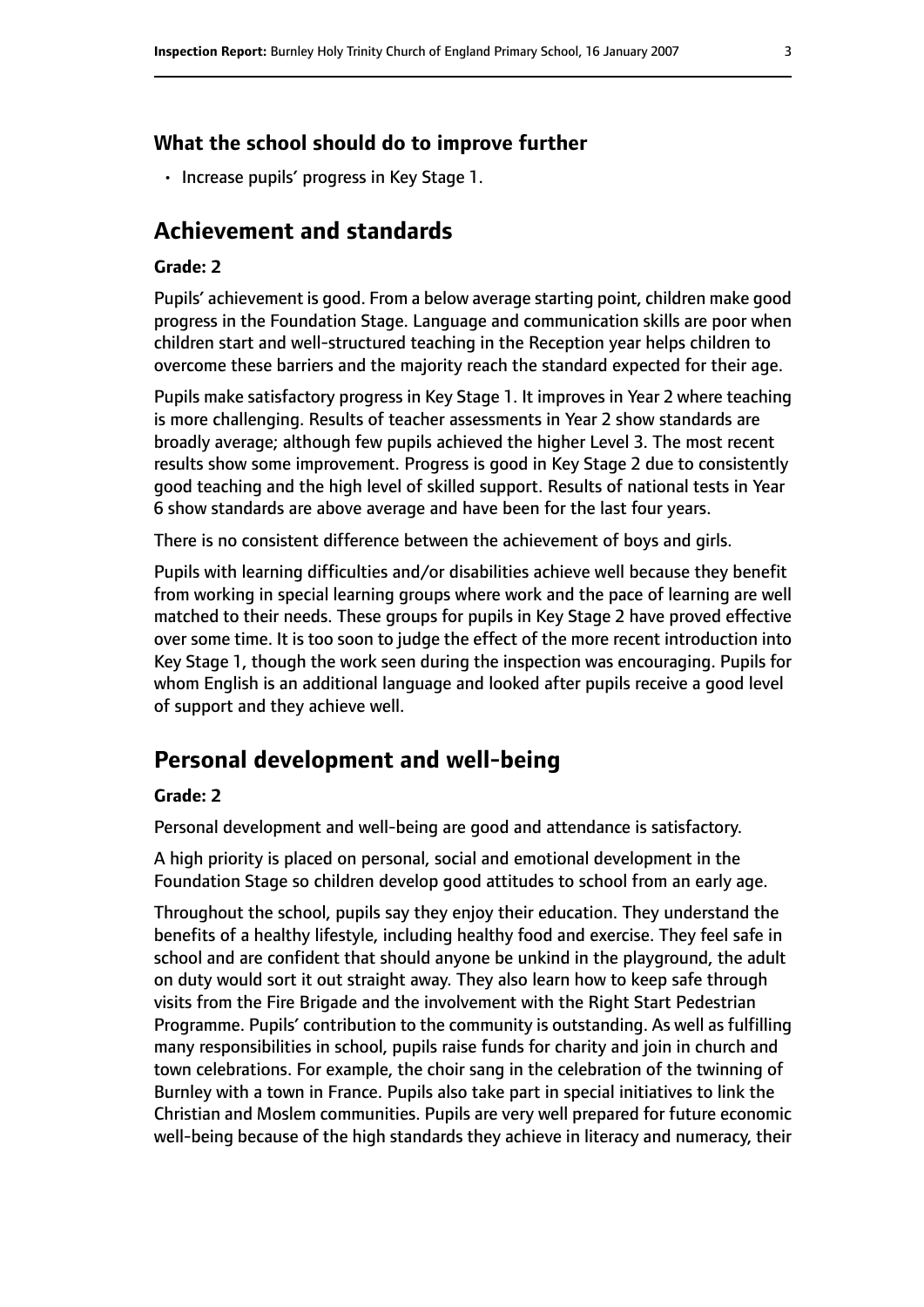ability to work successfully together and their good understanding of the responsibilities of citizenship.

Spiritual, moral, social and cultural development is good and an atmosphere of mutual respect is evident throughout the school. This is a strong factor in the excellent behaviour observed around the school and at playtimes.

# **Quality of provision**

#### **Teaching and learning**

#### **Grade: 2**

Teaching is good overall and pupils learn well. Teaching is effective in the Foundation Stage and children make good gains in their learning. Activities are well structured and show a good understanding of how young children learn.

Throughout the school, teachers give clear instructions and demonstrations to help pupils to understand; for example, a graphic display of how to change a remainder into a fraction helped pupils to improve their arithmetic skills. In the best lessons, activities are challenging and motivate pupils to work hard. This is not always the case and, in some lessons in Key Stage 1, expectations are not high enough and the overuse of worksheets in Year 1 fails to inspire pupils. Teachers make good use of ongoing assessment, in lessons and when marking work, to help pupils overcome any difficulty.

In the special learning support groups, work is well planned to meet the needs of pupils who work at a slower rate and they learn well. A good feature throughout the school is the good contribution from the many skilled support staff who enhance pupils' learning considerably.

#### **Curriculum and other activities**

#### **Grade: 2**

The curriculum is broad and balanced and meets the needs of pupils well. The good emphasis on literacy and numeracy contributes to the high standards achieved by pupils by the time they leave school. The school has successfully maintained a good coverage of other subjects, such as history and design and technology, and pupils also benefit from French lessons. The curriculum for children in the Foundation Stage is good and is based on a varied range of suitable practical activities, which help children learn. Suitable priority is given to children's personal, social and emotional development and contributes to pupils' confidence to take part in all on offer. The needs of pupils with learning difficulties and/or disabilities are catered for well. Pupils with specific gifts or talents have been identified. Provision is at an early stage with a new link with the high schools for these pupils to benefit from specialised activities in the summer term.

There is a good range of visits, visitors and additional activities after school to enrich learning. The extensive number of sporting clubs is well supported and makes a good contribution to pupils' understanding of healthy lifestyles.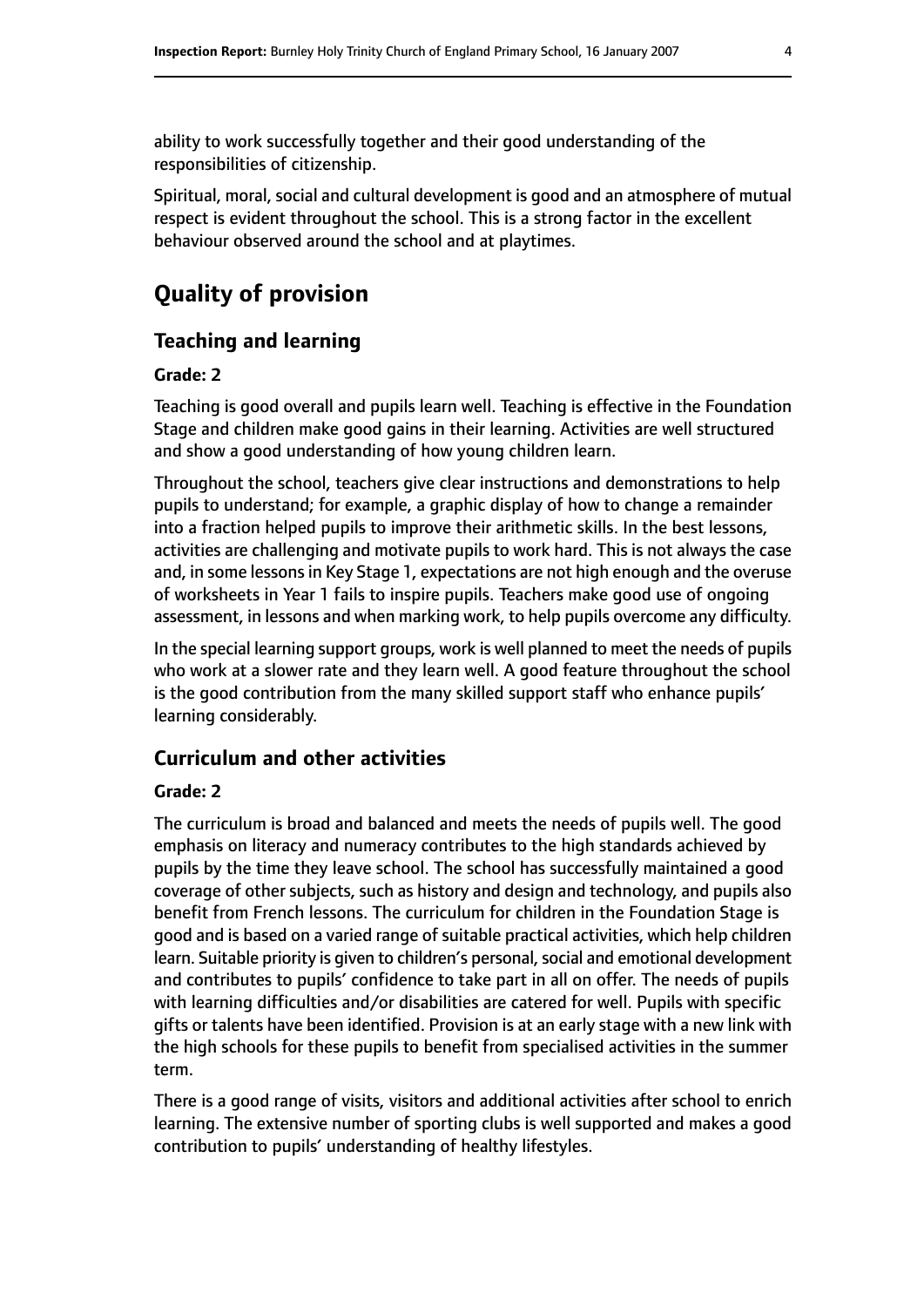#### **Grade: 1**

The quality of care, guidance and support is outstanding and embodies the school's Christian tradition. All the recommended procedures to safeguard pupils are in place and they say they feel safe and secure in school.

The governing body has made a strong commitment to additional staffing to teach pupils with learning difficulties and/or disabilities and those who are starting to fall behind their peers. This helps to raise their self-esteem and makes an immense contribution to the good standards achieved. Looked after pupils are supported very well and this enables them to take a full part in all activities. Close links with external agencies enable staff to gain advice to guide their support for these pupils.

Assessment procedures are good and used well to track pupils' progress and spot and remedy underachievement. Pupils receive regular guidance to help them improve. Termly targets focus their efforts on improving their literacy, numeracy skills and their attitudes to school. This has helped pupils to achieve good standards and excellent behaviour.

# **Leadership and management**

#### **Grade: 2**

Leadership and management are good and have enabled the school to sustain high standards and provide good value for money. Honest, rigorous and accurate evaluation of its own work results in an accurate picture of what is working well and what requires attention. This process of self-evaluation is a collaborative process including subject leaders, who lead their subject well. It includes detailed analysis of test results and effective monitoring of teaching. The school uses this information well to plan improvements and this indicates the school has a good capacity to improve.

Governance is good. The headteacher and governors work well together to plan the most effective use of resources. The decision to use resources to extend the effective additional learning support groups to Key Stage 1 shows the school's commitment to equality for all pupils.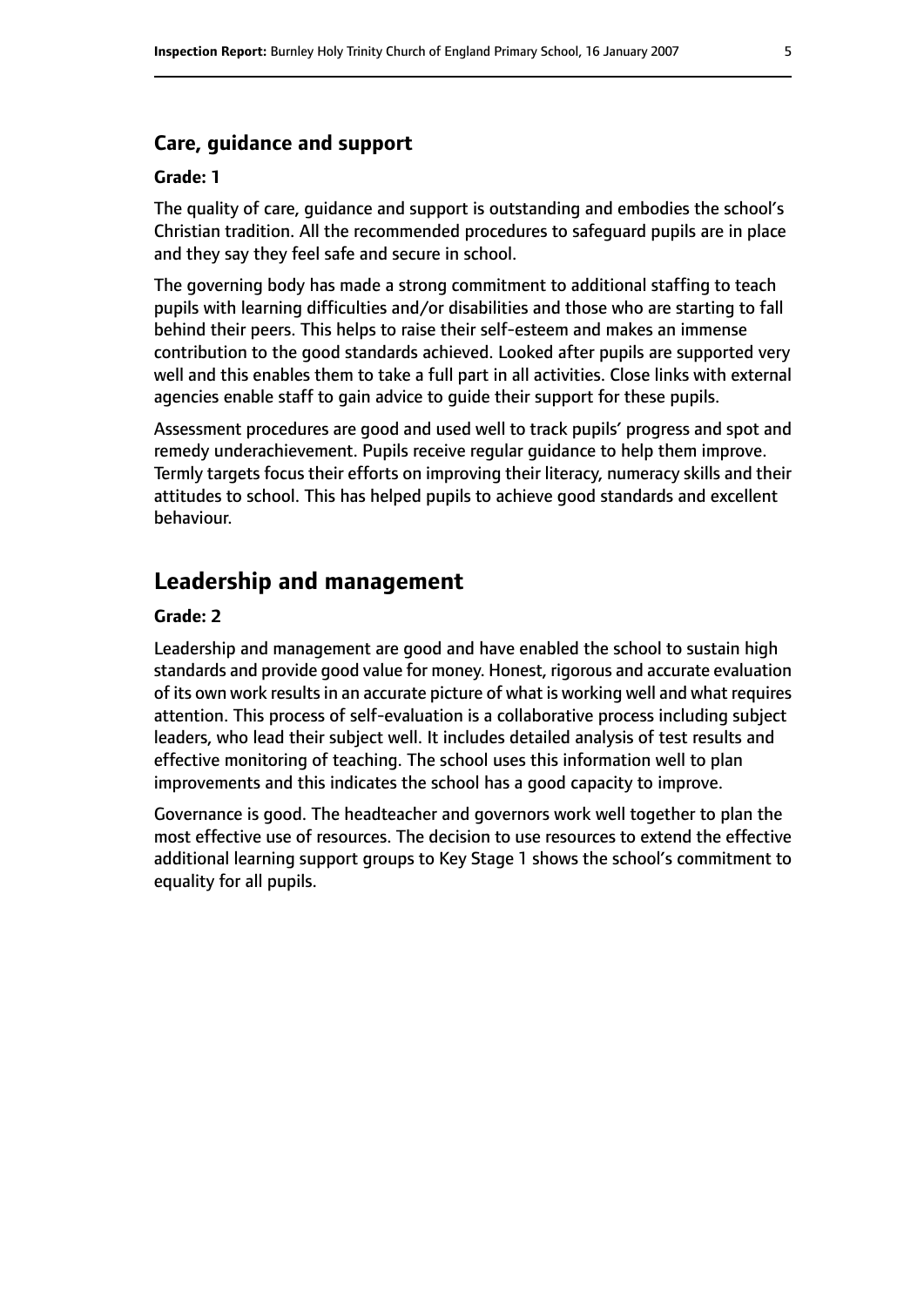**Any complaints about the inspection or the report should be made following the procedures set out inthe guidance 'Complaints about school inspection', whichis available from Ofsted's website: www.ofsted.gov.uk.**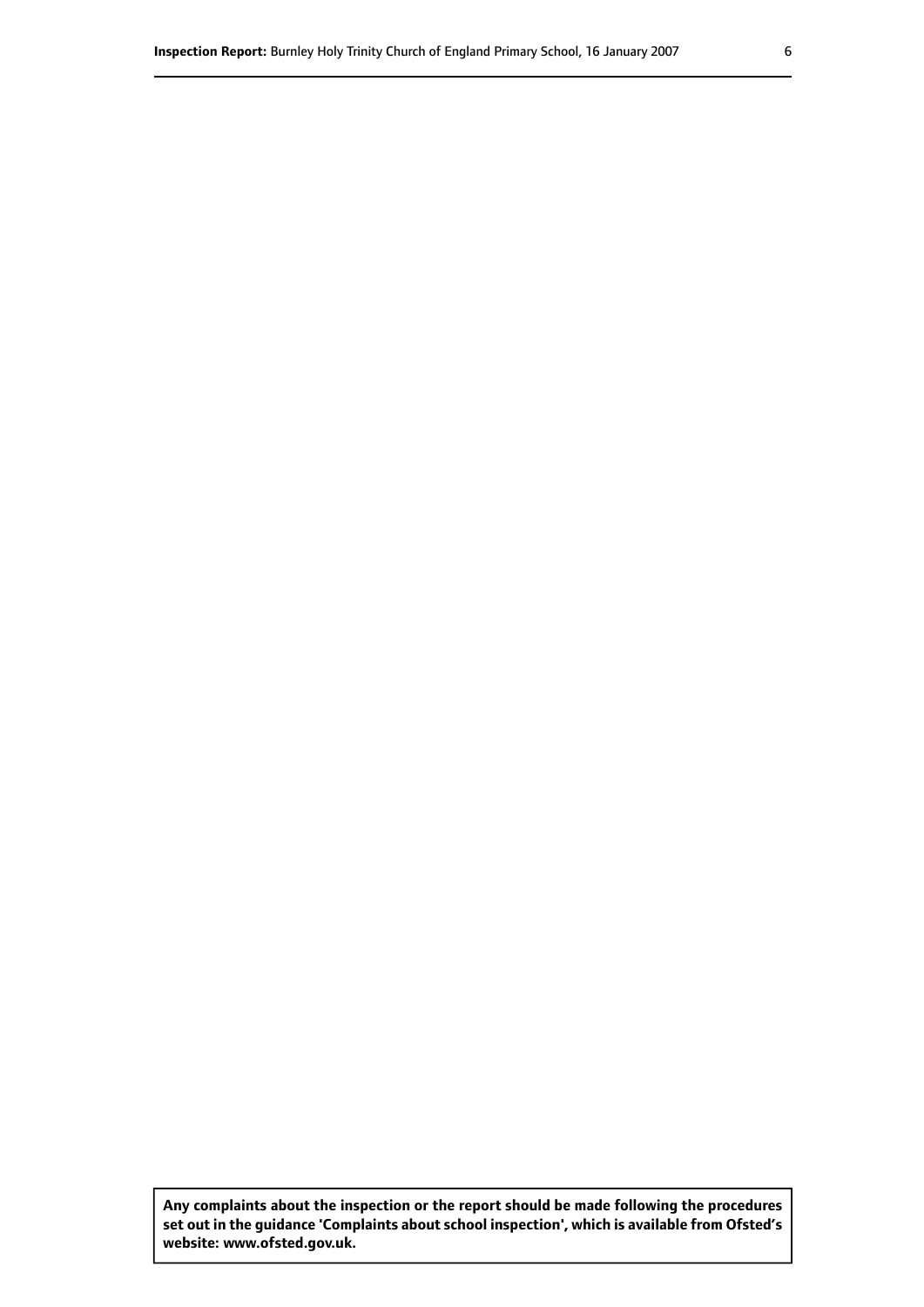# **Inspection judgements**

| Key to judgements: grade 1 is outstanding, grade 2 good, grade 3 satisfactory, and grade 4 | School  |
|--------------------------------------------------------------------------------------------|---------|
| inadeauate                                                                                 | Overall |

# **Overall effectiveness**

| How effective, efficient and inclusive is the provision of education, integrated<br>care and any extended services in meeting the needs of learners? |     |
|------------------------------------------------------------------------------------------------------------------------------------------------------|-----|
| How well does the school work in partnership with others to promote learners'<br>well-being?                                                         |     |
| The quality and standards in the Foundation Stage                                                                                                    |     |
| The effectiveness of the school's self-evaluation                                                                                                    |     |
| The capacity to make any necessary improvements                                                                                                      |     |
| Effective steps have been taken to promote improvement since the last<br>inspection                                                                  | Yes |

# **Achievement and standards**

| How well do learners achieve?                                                                               |  |
|-------------------------------------------------------------------------------------------------------------|--|
| The standards <sup>1</sup> reached by learners                                                              |  |
| How well learners make progress, taking account of any significant variations between<br>groups of learners |  |
| How well learners with learning difficulties and disabilities make progress                                 |  |

# **Personal development and well-being**

| How good is the overall personal development and well-being of the<br>learners?                                  |  |
|------------------------------------------------------------------------------------------------------------------|--|
| The extent of learners' spiritual, moral, social and cultural development                                        |  |
| The behaviour of learners                                                                                        |  |
| The attendance of learners                                                                                       |  |
| How well learners enjoy their education                                                                          |  |
| The extent to which learners adopt safe practices                                                                |  |
| The extent to which learners adopt healthy lifestyles                                                            |  |
| The extent to which learners make a positive contribution to the community                                       |  |
| How well learners develop workplace and other skills that will contribute to<br>their future economic well-being |  |

# **The quality of provision**

| How effective are teaching and learning in meeting the full range of the<br>learners' needs?          |  |
|-------------------------------------------------------------------------------------------------------|--|
| How well do the curriculum and other activities meet the range of needs<br>and interests of learners? |  |
| How well are learners cared for, guided and supported?                                                |  |

 $^1$  Grade 1 - Exceptionally and consistently high; Grade 2 - Generally above average with none significantly below average; Grade 3 - Broadly average to below average; Grade 4 - Exceptionally low.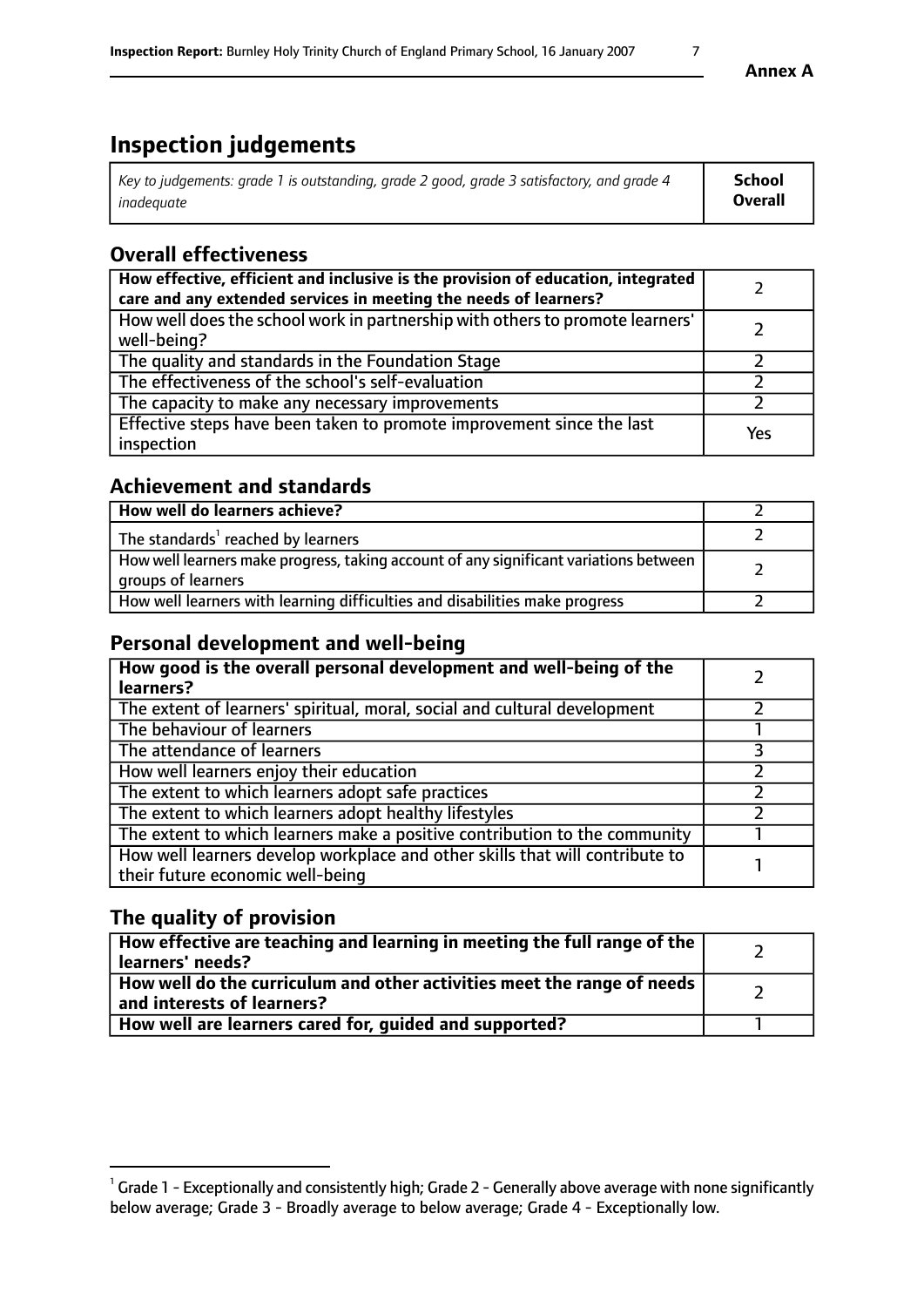# **Leadership and management**

| How effective are leadership and management in raising achievement<br>and supporting all learners?                                              |               |
|-------------------------------------------------------------------------------------------------------------------------------------------------|---------------|
| How effectively leaders and managers at all levels set clear direction leading<br>to improvement and promote high quality of care and education |               |
| How effectively performance is monitored, evaluated and improved to meet<br>challenging targets                                                 |               |
| How well equality of opportunity is promoted and discrimination tackled so<br>that all learners achieve as well as they can                     |               |
| How effectively and efficiently resources, including staff, are deployed to<br>achieve value for money                                          | $\mathcal{P}$ |
| The extent to which governors and other supervisory boards discharge their<br>responsibilities                                                  |               |
| Do procedures for safeguarding learners meet current government<br>requirements?                                                                | Yes           |
| Does this school require special measures?                                                                                                      | <b>No</b>     |
| Does this school require a notice to improve?                                                                                                   | <b>No</b>     |